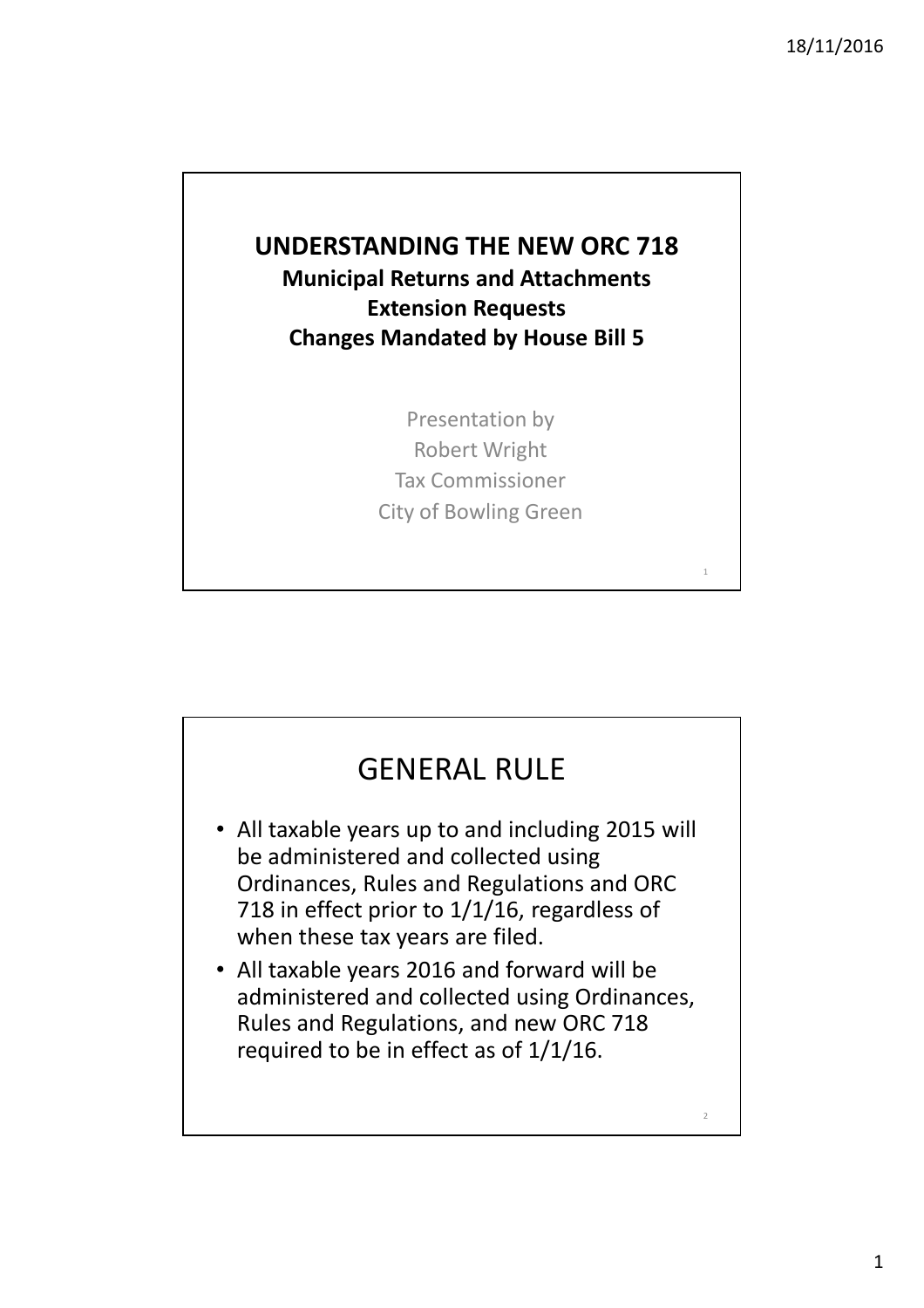4

## 718.05 RETURN AND PAYMENT OF TAX

- (A) An annual return with respect to the income tax levied by a municipal corporation shall be completed and filed by every taxpayer for any taxable year for which the taxpayer is liable for the tax.
- If the total credit allowed is equal to or exceeds the tax imposed, no return is required unless the municipal corporation requires filing of a return (mandatory filing).
- (B) If an individual is deceased, any return or notice shall be completed and filed by the executor, administrator, or other person charged with the property of the decedent.
- (C) If an individual is unable to complete and file a return or notice, it can be filed by the individual's duly authorized agent, guardian, conservator, fiduciary or other person charged with the care of the person or property of the individual.

## 718.05 RETURN AND PAYMENT OF TAX

- (D) Returns or notices required of an estate or a trust shall be completed by the fiduciary of the estate or trust.
- (E) No municipal corporation shall deny spouses the ability to file a joint return. The municipal return does not have to be filed in the same manner as the Federal tax return.
- (F) (1) Each return required to be filed shall contain the signature of the taxpayer or the taxpayer's duly authorized agent and the person who prepared the return for the taxpayer. Each return shall also include the taxpayer's SSN or TIN. Each return shall be verified by a declaration under penalty of perjury.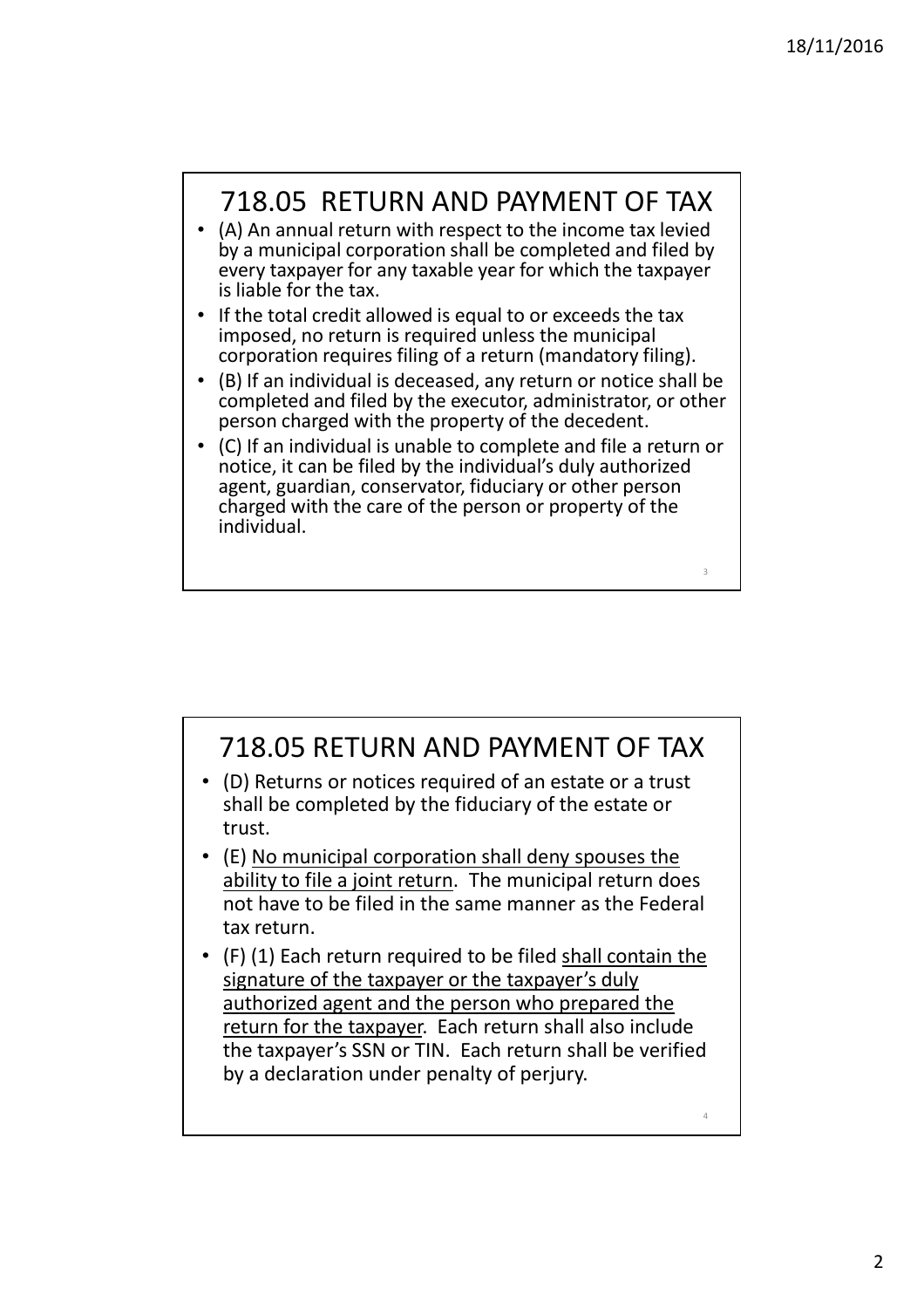### 718.05 RETURN AND PAYMENT OF TAX ATTACHMENTS: TAXPAYER WHO IS AN INDIVIDUAL

ONLY THE FOLLOWING CAN BE REQUIRED FOR AN ANNUAL RETURN:

- All of the taxpayer's IRS Form W-2's including all information reported on the taxpayer's federal W-2, as well as taxable wages reported or withheld for any municipal corporation;
- Taxpayer's IRS Form 1040;

WITH AN AMENDED RETURN OR REFUND:

- Any other documentation necessary to support the refund request or the adjustments made in the amended return.
- ELECTRONICALLY FILED RETURN:
- Taxpayer is not required to provide paper copies of any of the foregoing documents to the tax administrator UNLESS THE TAX ADMINISTRATOR REQUESTS SUCH COPIES AFTER THE RETURN HAS BEEN FILED.

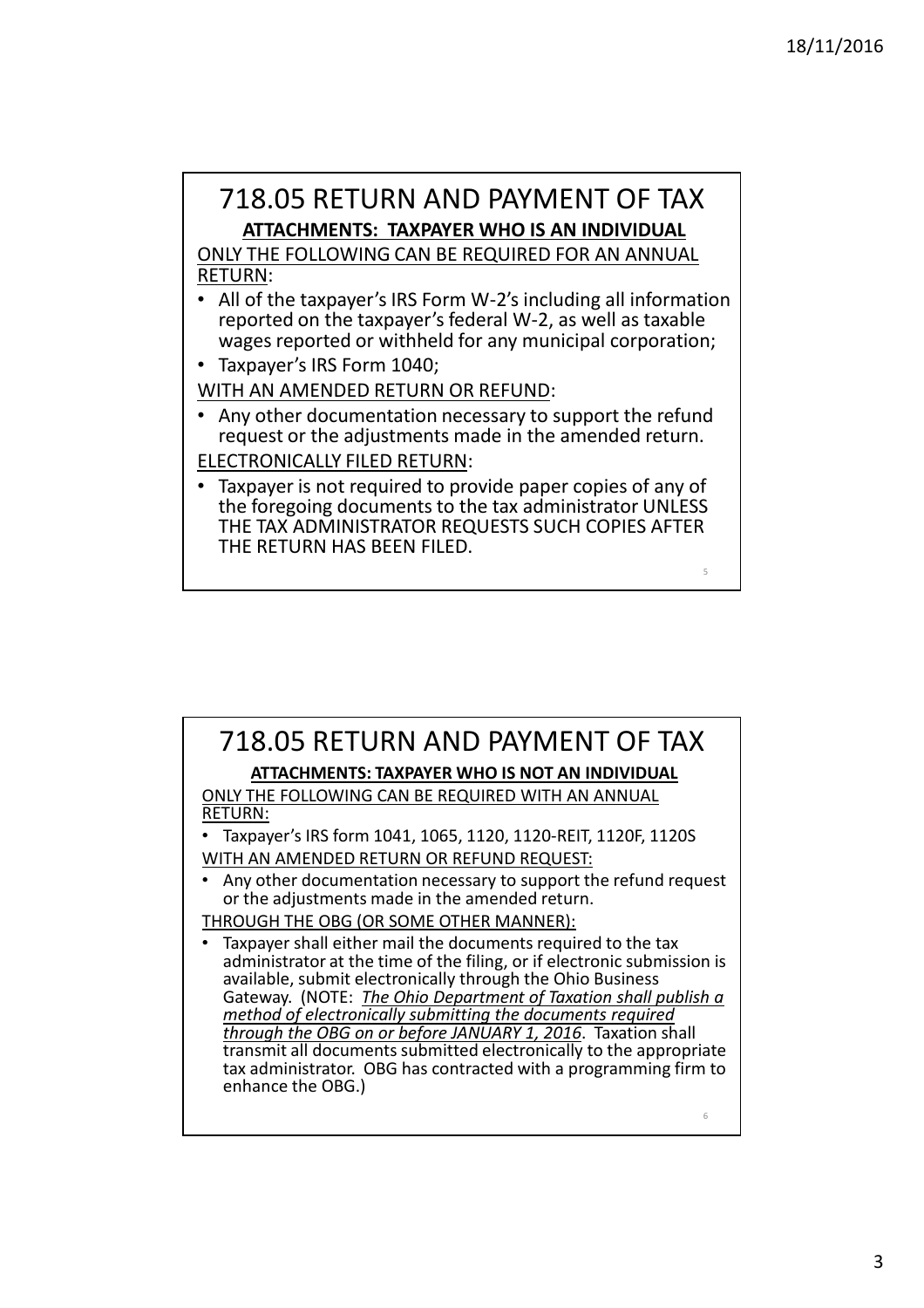8

#### ABILITY TO COMPEL RECORDS –

718.23 AUTHORITY OF TAX ADMINISTRATOR – INSPECTION OF RECORDS

(A) Tax Administrator may examine books, records, and federal and state income tax returns of any employer, taxpayer or other person subject to, or that the tax administrator believes is subject to, the provisions of ORC 718 for the purpose of verifying the accuracy or to determine tax due.

(B) Taxpayer shall make records open to the tax administrator's inspection during business hours, and shall retain records for specific periods. Tax records shall be preserved of a period of six years.

#### ABILITY TO COMPEL RECORDS –

718.23 AUTHORITY OF TAX ADMINISTRATOR – INSPECTION OF RECORDS

(C) Tax Administrator may examine any person under oath that the tax administrator reasonably believes has knowledge concerning income, or any transaction affecting such income. Tax Administrator may compel any person to attend a hearing or examination and to produce any books, papers, records, federal returns.

(See AUDIT – ORC 718.36)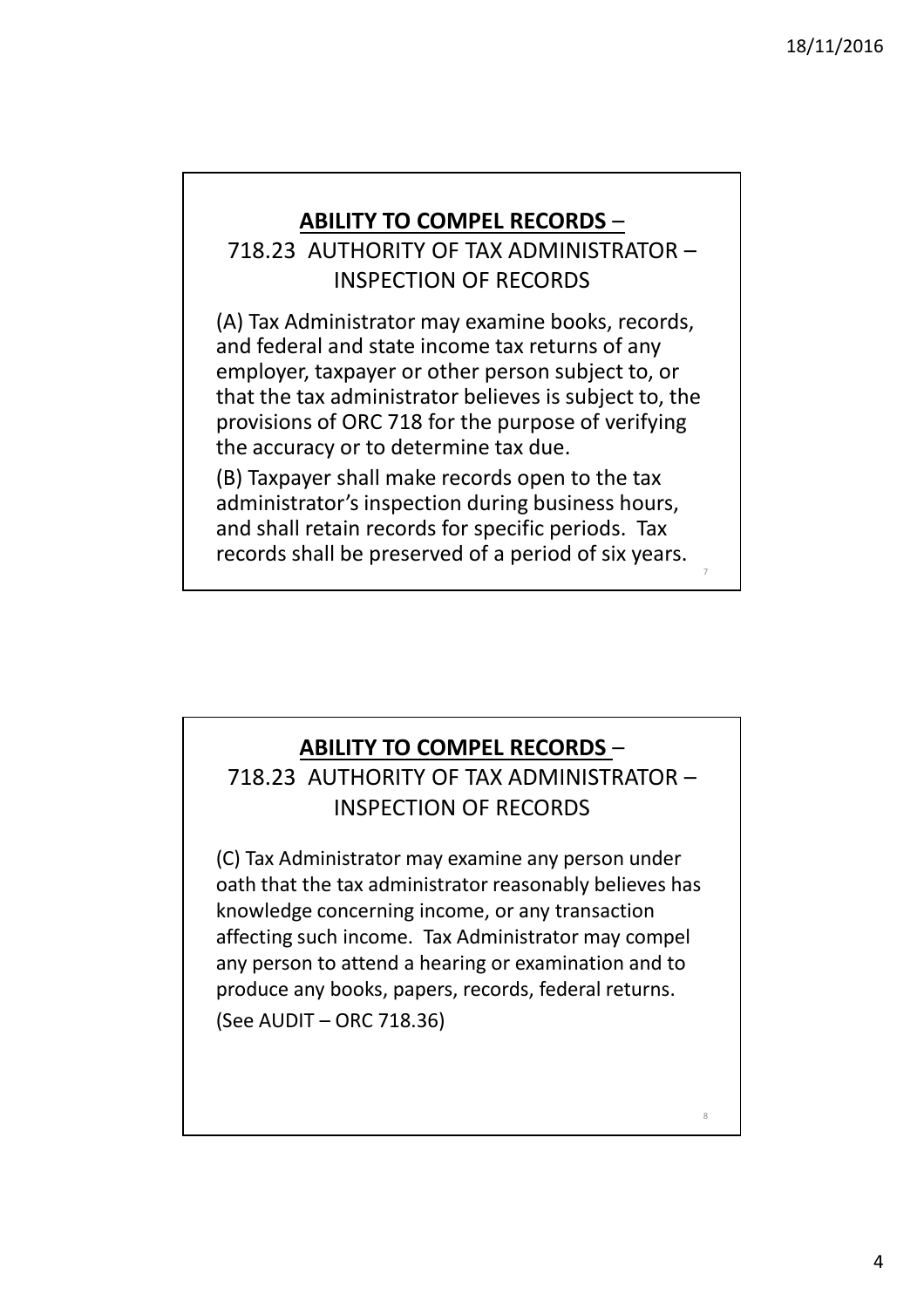10

## 718.05 RETURN AND PAYMENT OF TAX

- (F) (4) After a taxpayer files a return, the tax administrator may request and the taxpayer shall provide, any information , statements or documents required by the municipal corporation to determine and verify the taxpayer's municipal income tax liability.
- (G) (1) Each return required shall be completed on or before the date prescribed for the filing of state individual income tax returns under division (G) of section 5747.08. No remittance is required if the amount shown to be due is ten dollars or less.
- This does not allow a taxpayer to purposely under pay the amount due.

#### 718.05 RETURN AND PAYMENT OF TAX REQUEST FOR EXTENSION OF TIME TO FILE: • (G) (2) (a) Any taxpayer that has requested an automatic 6-month extension for filing the federal income tax return shall automatically receive an extension for the filing of a municipal income tax return. Extended due date shall be the fifteenth day of the tenth month after the last day of the taxable year to which the return relates. (For a calendar year filer, the due date will be Oct  $15<sup>th</sup>$ ) Extension of time to file is not an extension of time to pay. • (G) (3) If the State Tax Commissioner extends the due date for filing a state return, the municipal due date

shall be extended accordingly.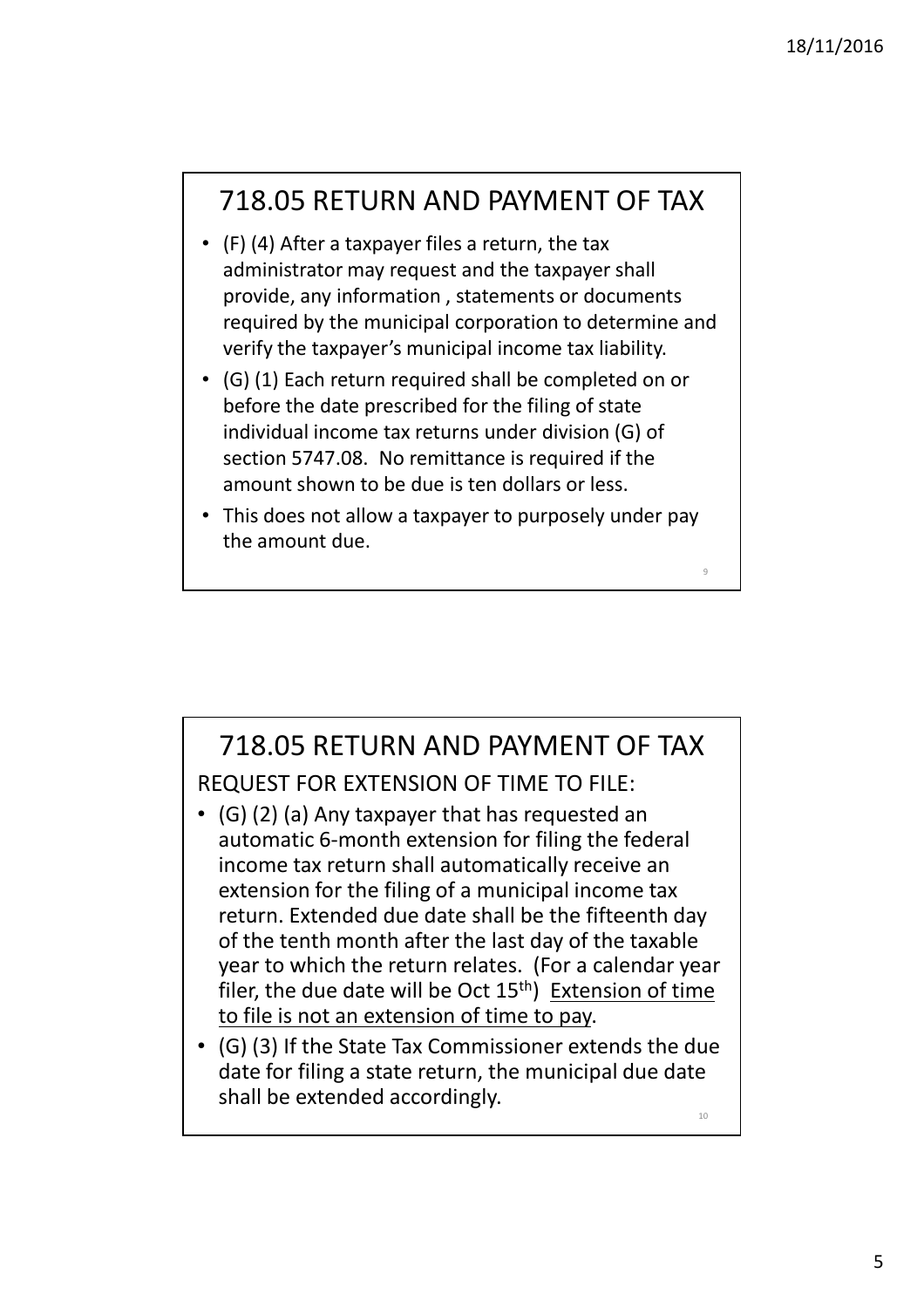## 718.05 RETURN AND PAYMENT OF TAX

• "A taxpayer that has not requested or received a six-month extension for filing the taxpayer's federal income tax return may request that the tax administrator grant the taxpayer a sixmonth extension of the date for filing the taxpayer's municipal income tax return. If the request is received by the tax administrator on or before the date the municipal income tax return is due, the tax administrator shall grant the taxpayer's requested extension.

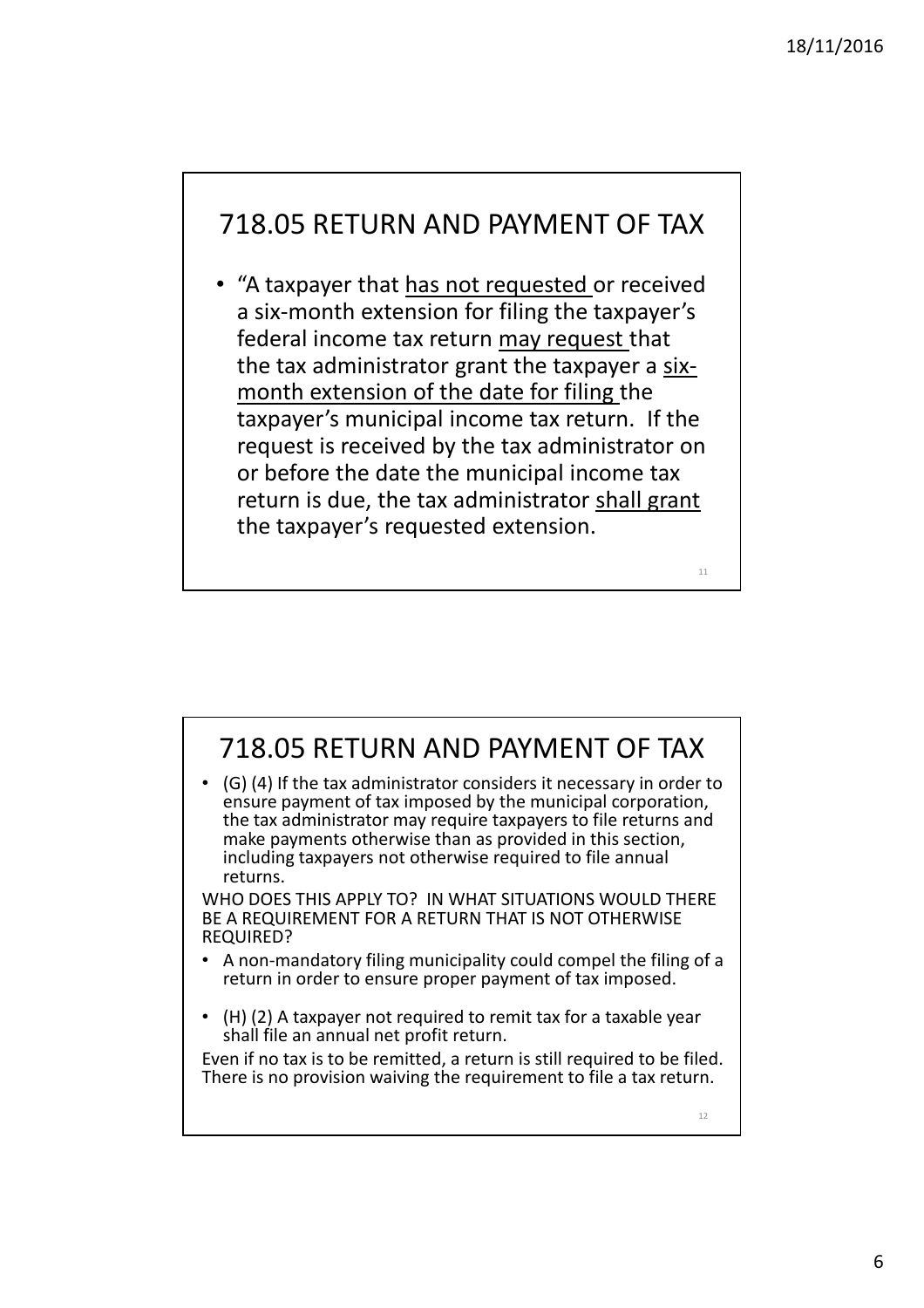## 718.05 RETURN AND PAYMENT OF TAX

- (I) The following does not apply to withholding payments required to be made under division (B)(1)(a) (monthly withholding) or (2)(a) (semimonthly) of section 718.03.
- 1. In short, anything required to be filed, or any payment required to be made within a prescribed period or before a prescribed date that is delivered AFTER that period or date by US Mail, the date of the postmark shall be considered the date of delivery or date of payment.
- 2. In the event there is more than one date on the cover, the earliest date imprinted on the cover by the postal service shall be the date used. (POSTAL METER DATE DOES NOT APPLY.)
- 3. If a payment is required to be made by electronic funds transfer under chapter 718, the payment shall be considered to be made on the date of the timestamp assigned by the first electronic system receiving that payment.

718.05 RETURN AND PAYMENT OF TAX

(K) Each return shall include a box that the taxpayer may check to authorize another person, including a tax return preparer who prepared the return, to communicate with the tax administrator about matters pertaining to the return. The instructions accompanying the return shall indicate that checking the box authorizes the tax administrator to contact the designated person during exam or review of the return and authorizes the designated person only to provide information that is missing from the return, information about the exam or review of the return, or status of a refund or payments, and to respond to notices about math errors, offsets, or return preparation that the taxpayer has received from the tax administrator and has shown to the preparer / designated person.

14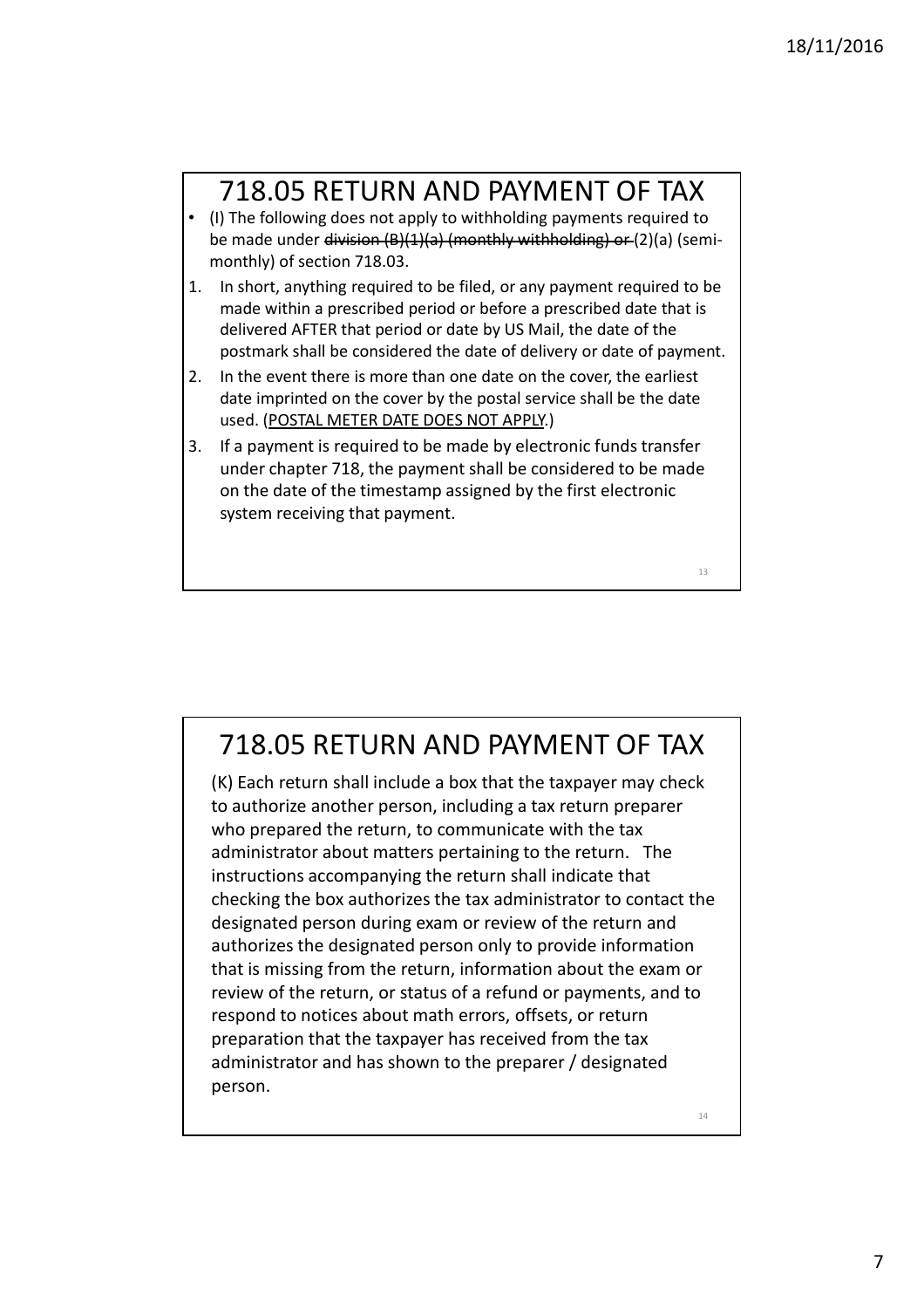## 718.05 RETURN AND PAYMENT OF TAX

(L) Tax Administrator shall accept a generic form of any income tax return, report or document, provided that the generic form, once completed and filed, contains all of the information required by ordinance, resolution, or rules adopted by the municipal corporation or tax administrator, and provided that the taxpayer or tax return preparer filing the generic form otherwise complies with the provisions of ORC 718 and the municipal corporation ordinance or resolution governing the filing of returns, reports or documents.

(M) Tax administrator shall accept a facsimile signature in lieu of a manual signature for a tax return preparer.

718.05 (N) (2) FILING OF AFFIDAVIT OF NO SITUS

- A person may notify the tax administrator that they do not expect to be a taxpayer for a taxable year if both of the following apply:
- 1. The person was required to file a tax return for the immediately preceding taxable year due to performing services at a worksite location within the municipal corporation.
- 2. The person no longer provides services in the municipal corporation, and does not expect to be subject to the municipal corporation's income tax for the taxable year.

16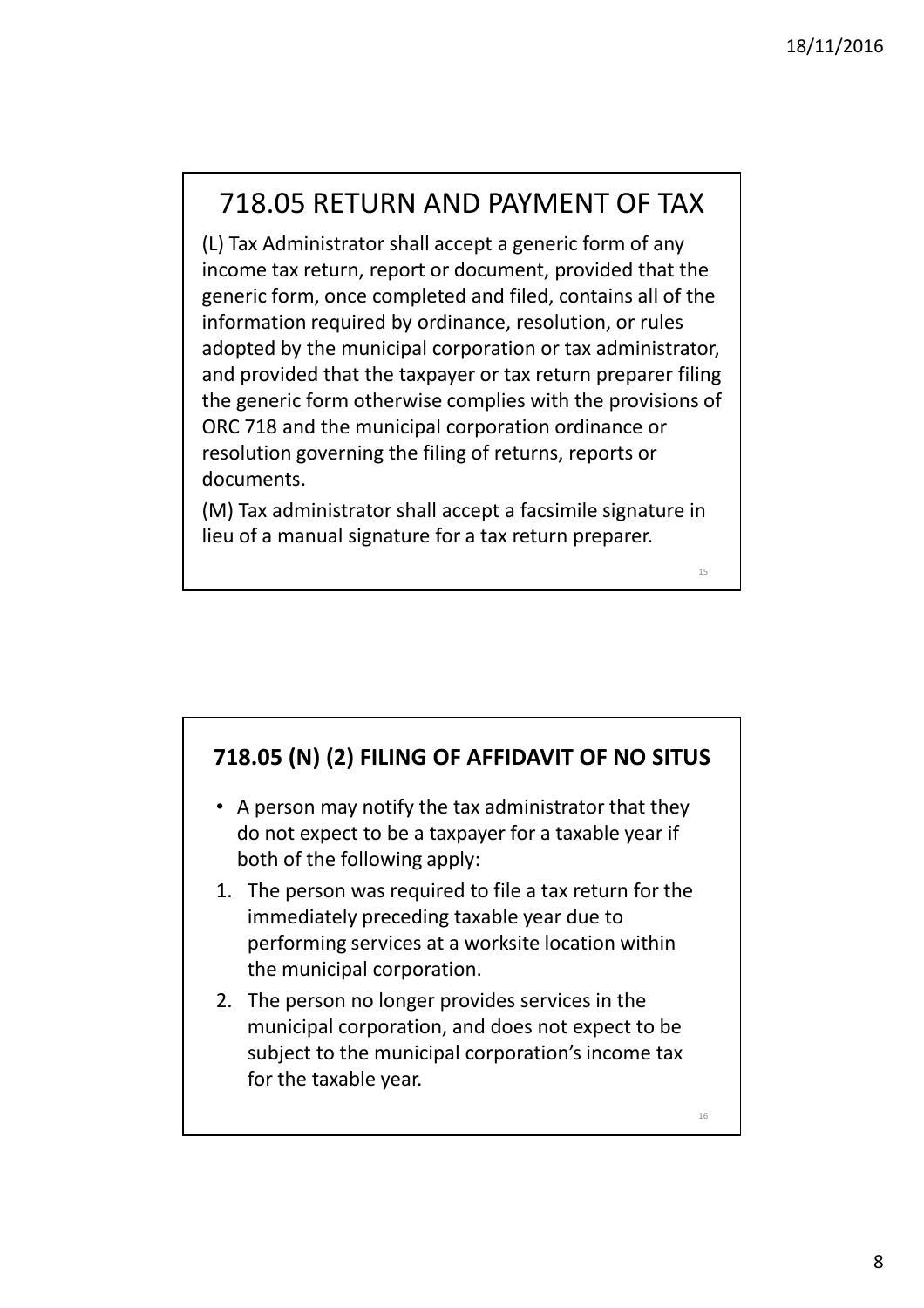#### 718.05 (N) (2) FILING OF AFFIDAVIT OF NO SITUS

- The person shall provide the notice as a signed affidavit that briefly explains the person's circumstances, including the location of the previous worksite location and the last date on which the person performed services or made any sales within the municipal corporation.
- The affidavit must include the following statement:

"The affiant has no plans to perform any services within the municipal corporation, make any sales in the municipal corporation, or otherwise become subject to the tax levied by the municipal corporation during the taxable year. If the affiant does become subject to the tax levied by the municipal corporation for the taxable year, the affiant agrees to be considered a taxpayer and to properly register as a taxpayer with the municipal corporation if such a registration is required by the municipal corporation's resolutions, ordinances, or rules." 17

718.05 (N) (2) FILING OF AFFIDAVIT OF NO SITUS

- If a person submits an affidavit as described, the tax administrator shall not require the person to file any tax return for the taxable year unless the tax administrator possesses information that conflicts with the affidavit or if the circumstances described in the affidavit change.
- Nothing in this division prohibits the tax administrator from performing an audit of the person.
- NOT IN THE LANGUAGE Nothing prohibits the tax administrator from requesting that the taxpayer advise if their status has changed, after the filing of the affidavit.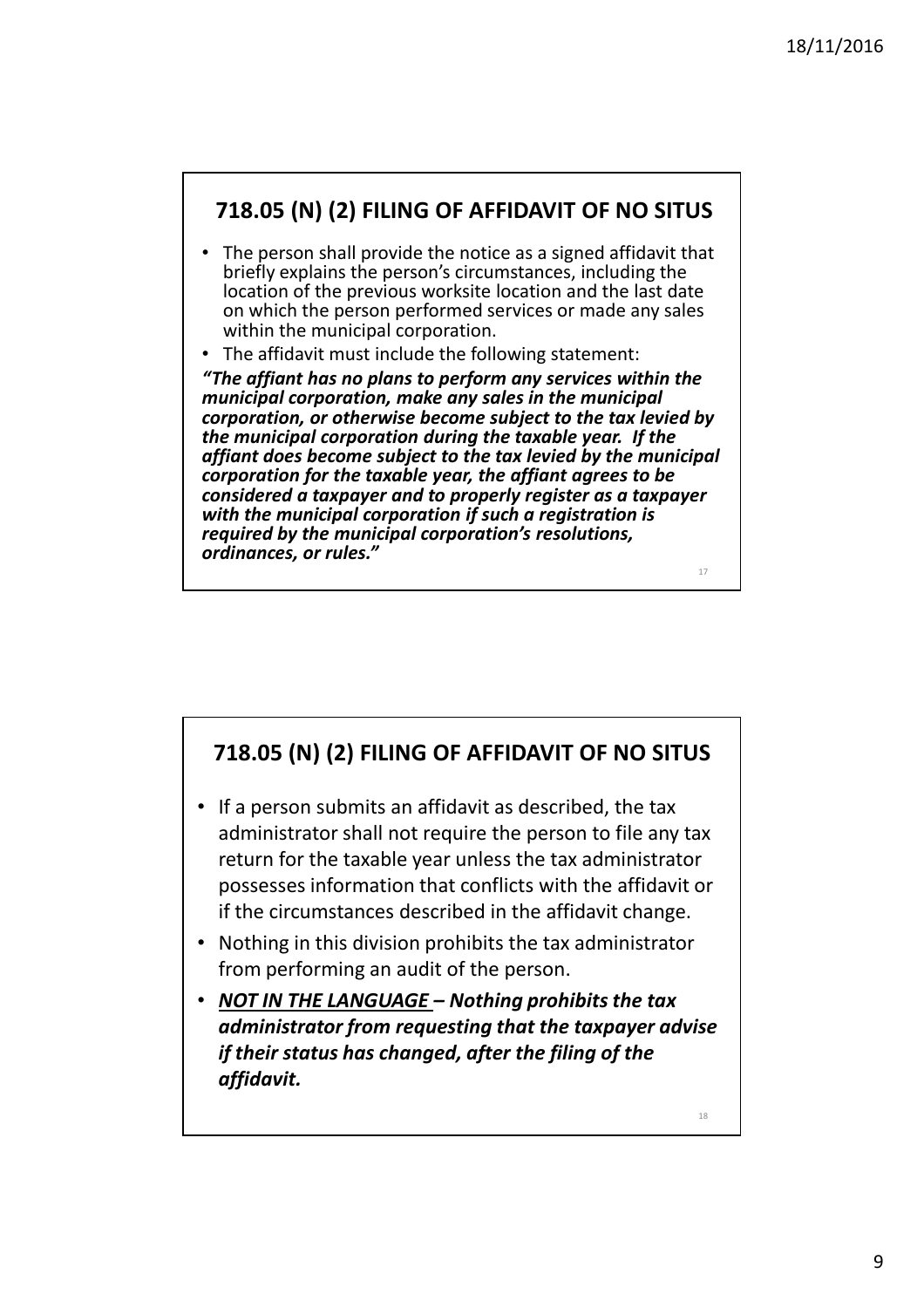#### 718.051 USE OF OHIO BUSINESS GATEWAY

• (A) Any taxpayer subject to municipal income taxation on net profit from business or profession may file any income tax return, estimated tax, or extension for filing a municipal income tax return\*, and may make payment of amounts shown due on such returns by using the Ohio Business Gateway.

\*Remember that virtually no extension requests will need to be submitted on or before the filing deadline, unless the taxpayer has no federal extension request

#### 718.051 USE OF OHIO BUSINESS GATEWAY

- (B) Taxes withheld may be remitted through OBG
- (C) Nothing in this section affects due dates for filing employer withholding tax returns.
- (D) No municipal corporation shall be required to pay any fee or charge for operation or maintenance of OBG.
- (E) Use of OBG does not affect legal rights of municipalities or taxpayers as otherwise permitted by law. State is not a party to administration of municipal income taxes or to an appeal of a municipal income tax matter, except as otherwise specifically provided by law.
- (F) The State Tax Commissioner shall adopt rules establishing format of documents, information that must be submitted when filing municipal tax returns, but the State Commissioner shall not adopt rules that conflict with 718.05 of the Revised Code. State Commissioner will consult with OBG steering committee before adopting rules.  $\frac{1}{20}$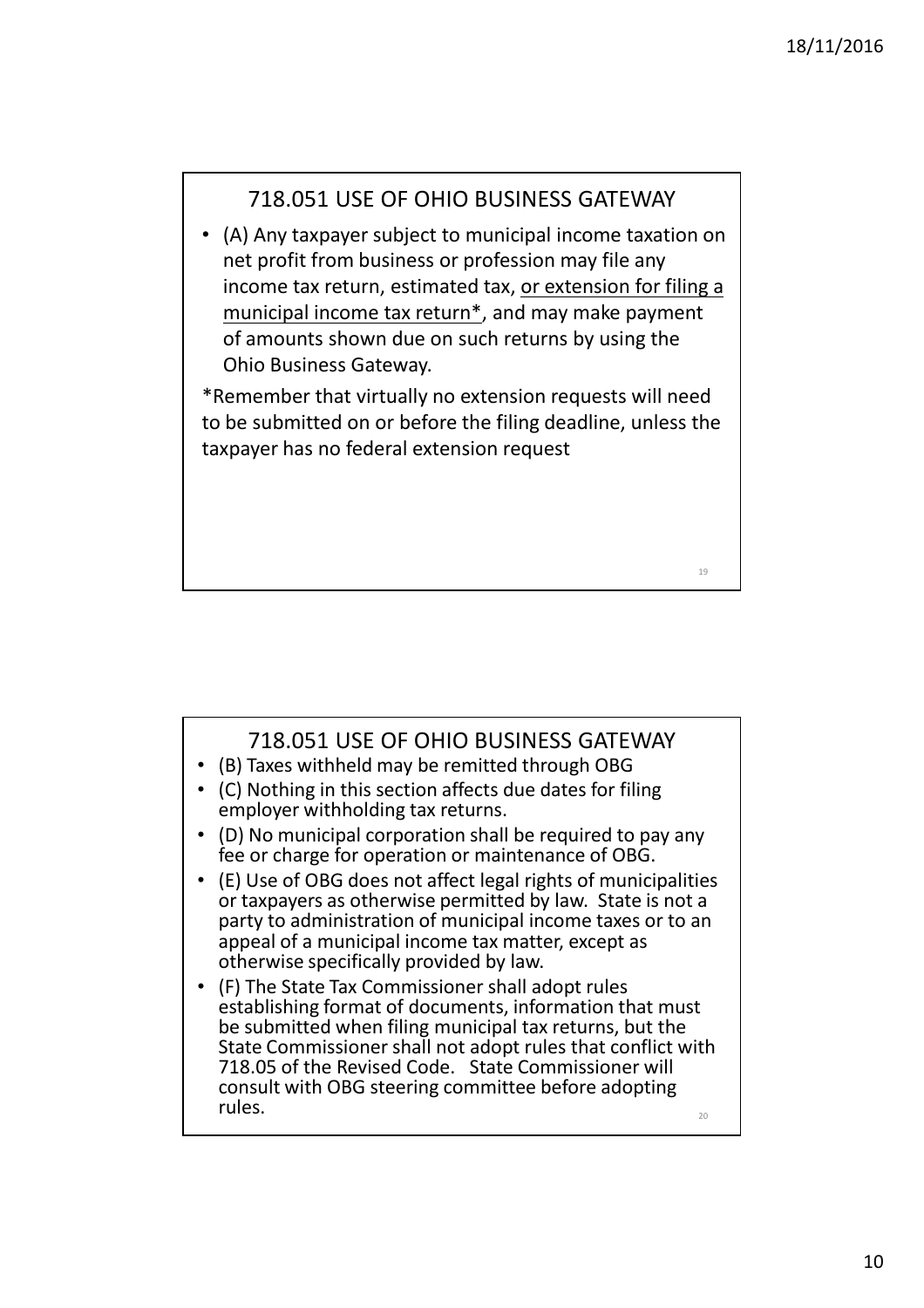### 718.01 (TT) Classifications of Businesses

- Small Employers A business with less then \$500,000.00 in total revenue
- For purposes of this division, "total revenue" means receipts of any type or kind, including, but not limited to, sales receipts; payments; rents; profits; gains, dividends, and other investment income; compensation; commissions; premiums; money; property; grants; contributions; donations; gifts; program service revenue; patient service revenue; premiums; fees, including premium fees and service fees; tuition payments; unrelated business revenue; reimbursements; any type of payment from a governmental unit, including grants and other allocations; and any other similar receipts reported for federal income tax purposes or under generally accepted accounting principles.
- "Small employer" does not include the federal government; any state government, including any state agency or instrumentality; any political subdivision; or any entity treated as a government for financial accounting and reporting purposes. Small Employers are not required to withhold municipal income tax for municipalities other than its primary work location (718.011(E)).

22 Refunds • An employee who does not live or work in your municipality can still request a refund for time worked outside. • With the new withholding language for occasional entrants, you will have employers withholding at their fixed location regardless of where the employee is working. • Also with preponderance of a day language, you may have an employer withhold on the entire days wage for a few hours of work. • The changes to the law will cause new refunds and more complexity in calculating the correct taxable wages. -However, ORC 718 still allows you to continue any negotiated contracts with employers in your municipality. • The law allows municipalities to share information. A municipality that gives a refund for tax due to another municipality will notify the other municipality. In the end, this will make sure all municipalities are receiving the tax due and could avoid further refund requests.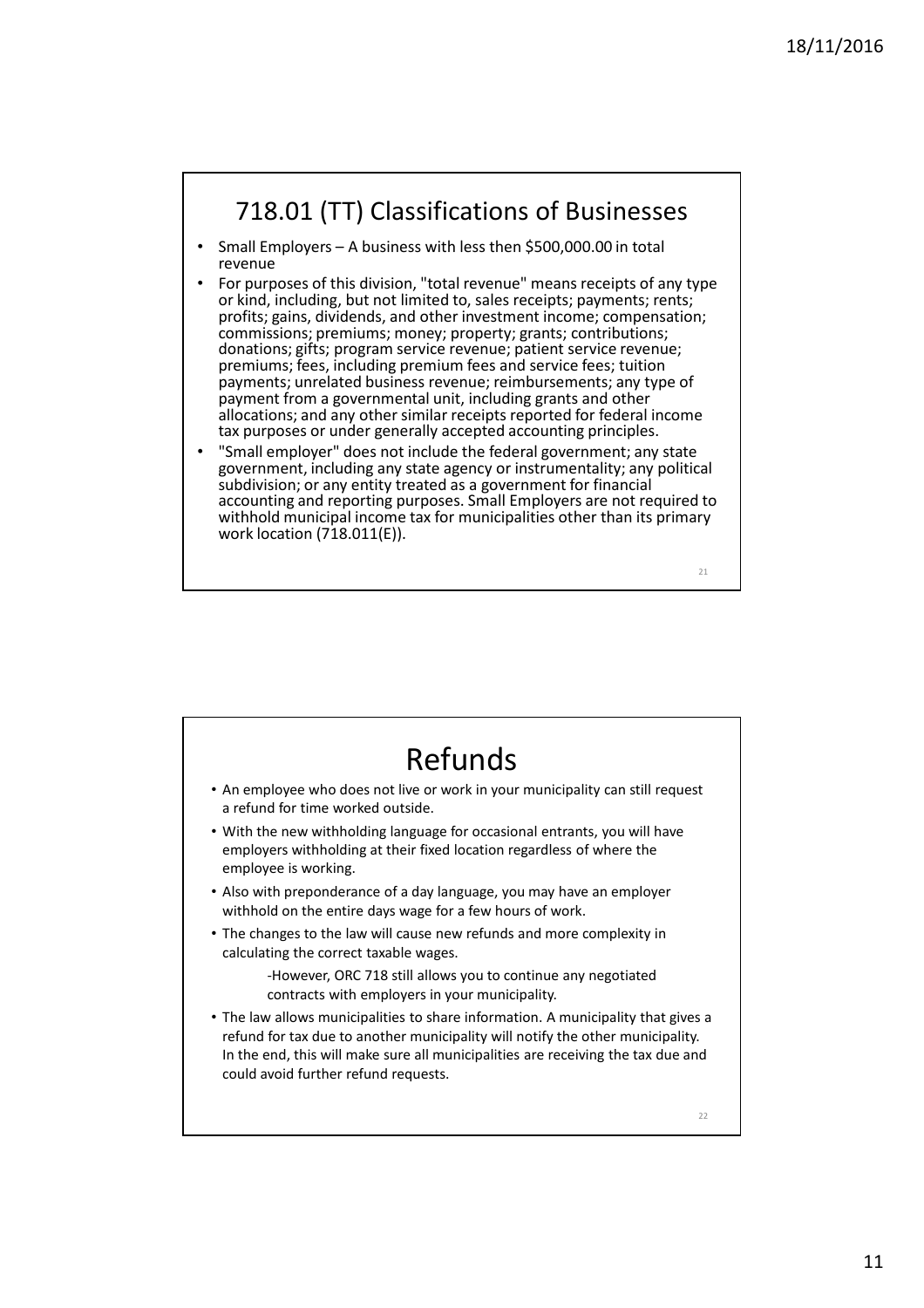

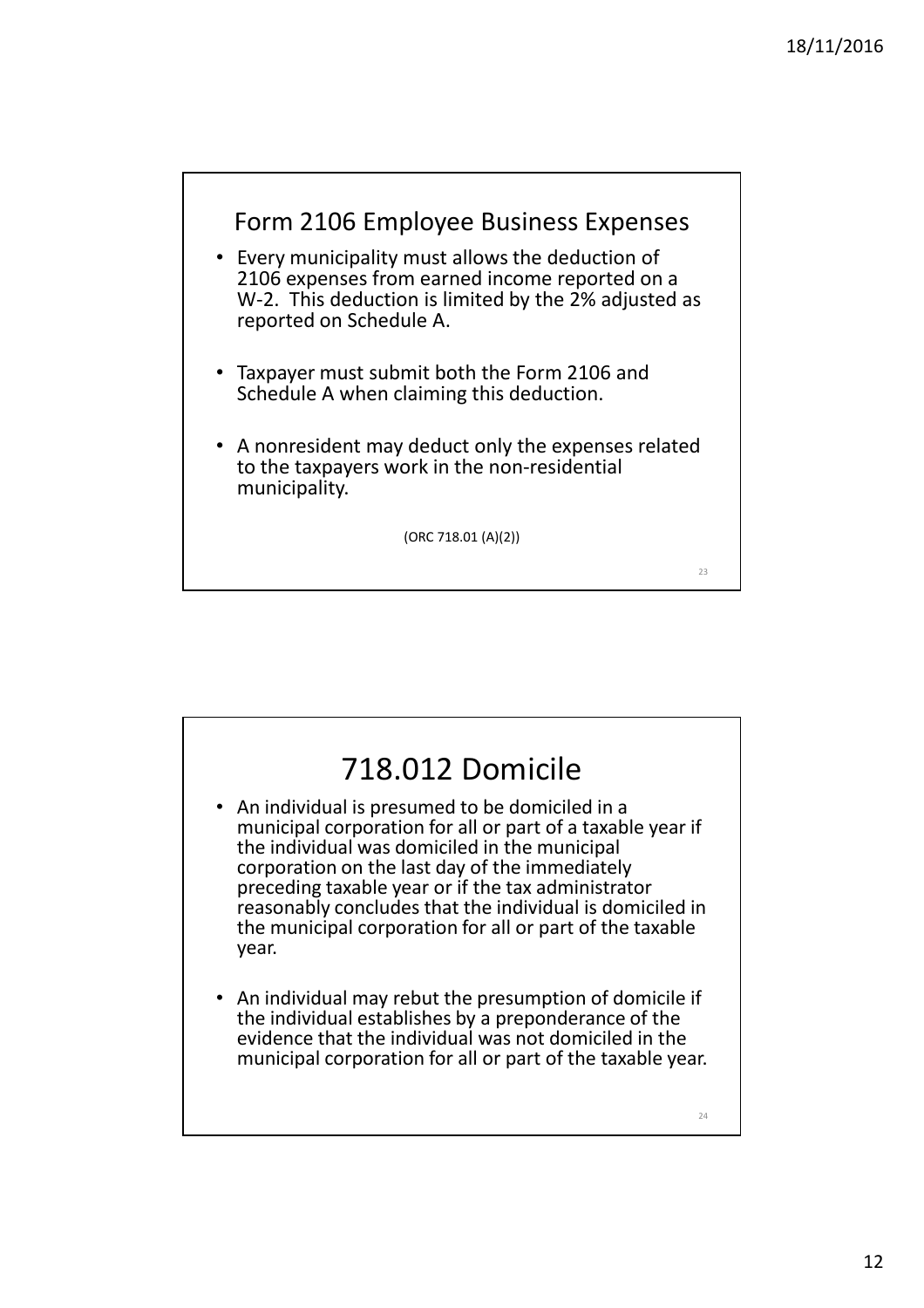## 718.012 Domicile

For the purpose of determining whether an individual is domiciled in a municipal corporation for all or part of a taxable year, only the following factors shall be considered:

- The location of financial institutions in which the individual or the individual's spouse have any accounts, including, but not limited to, checking, savings, certificates of deposit, or individual retirement accounts;
- The location of issuers of credit cards to the individual or the individual's spouse or of any other persons making installment loans to the individual or the individual's spouse;
- The location of institutional lenders which have made loans to, or which are guaranteed by, the individual or the individual's spouse;
- The location of investment facilities, brokerage firms, realtors, financial advisors, or consultants used by the individual or the individual's spouse;
- The location of either the insurance company that issued or the insurance agent that sold any policy of insurance to the individual or the individual's spouse, including, but not limited to, life, health, disability, automobile, or homeowner's insurance;
- The location of law firms, accounting firms, and similar professionals utilized by the individual or the individual's spouse for legal, tax, accounting, financial, or retirement services;
- The location of physicians, dentists, osteopaths, optometrists, or other health care providers, or veterinarians utilized by the individual or the individual's spouse;

25

# 718.012 Domicile

- The location of organizations described in section 501(c) of the Internal Revenue Code to which the individual or the individual's spouse make contributions or other payments or in which they participate as a congregant, member, board member, committee member, adviser, or consultant;
- The location of burial plots owned by the individual or the individual's spouse;
- The location of business ventures or business entities in which the individual or the individual's spouse has a more than twenty-five per cent ownership interest or in which the individual exercises, either individually or jointly, significant control over the affairs of the venture or entity;
- The recitation of residency or domicile in a will, trust, or other estate planning document;
- The location of the individual's friends, dependents as defined in section 152 of the Internal Revenue Code, and family members other than the individual's spouse, if the individual is not legally separated from the individual's spouse under a decree of divorce or separate maintenance as provided in section 7703(a)(2) of the Internal Revenue Code;
- The location of the individual's friends, dependents as defined in section 152 of the Internal Revenue Code, and family members other than the individual's spouse, if the individual is not legally separated from the individual's spouse under a decree of divorce or separate maintenance as provided in section 7703(a)(2) of the Internal Revenue Code;
- The location of educational institutions attended by the individual's dependents as defined in section 152 of the Internal Revenue Code, to the extent that tuition paid to such educational institution is based on the residency of the individual or the individual's spouse in the municipal corporation where the educational institution is located;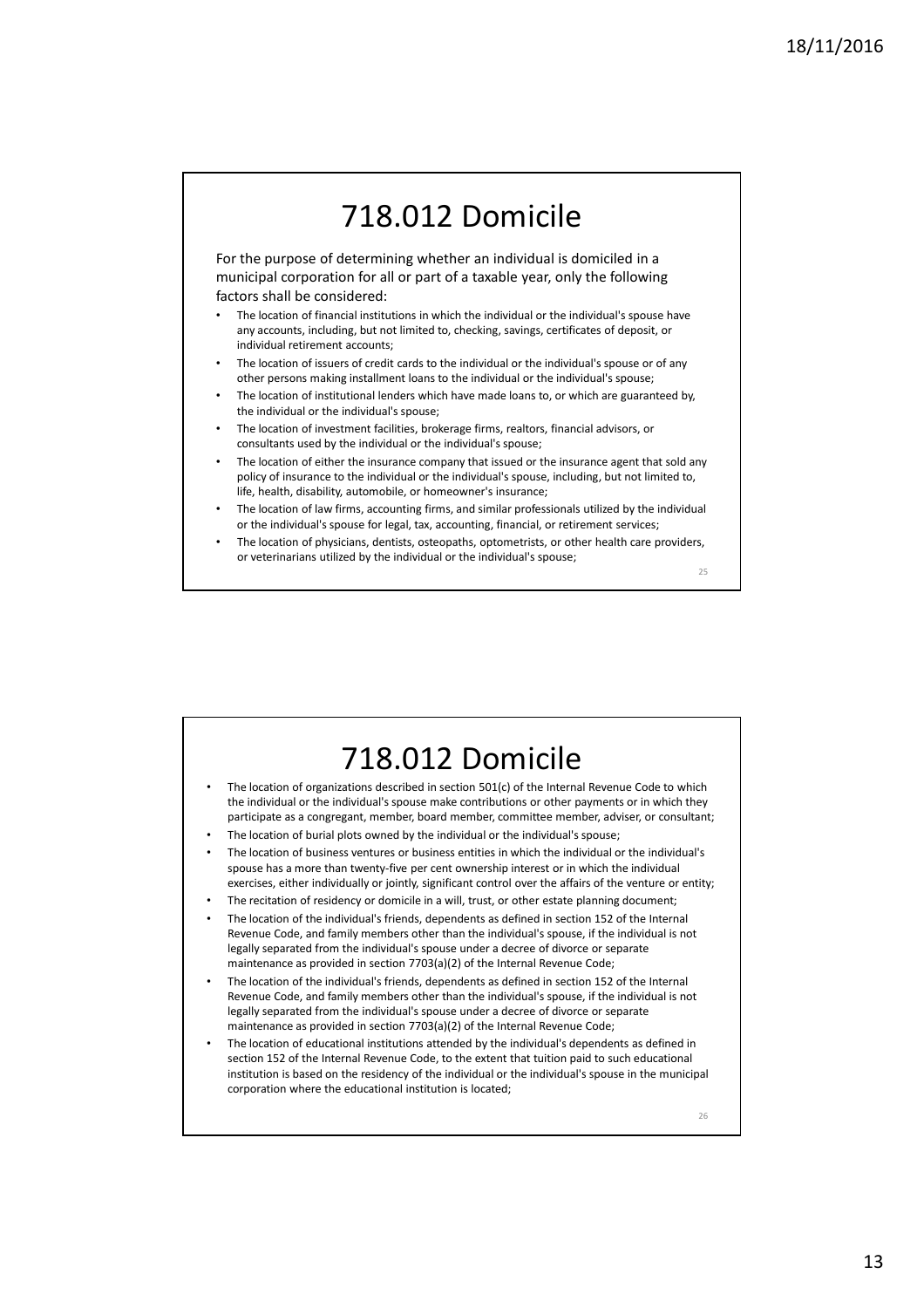

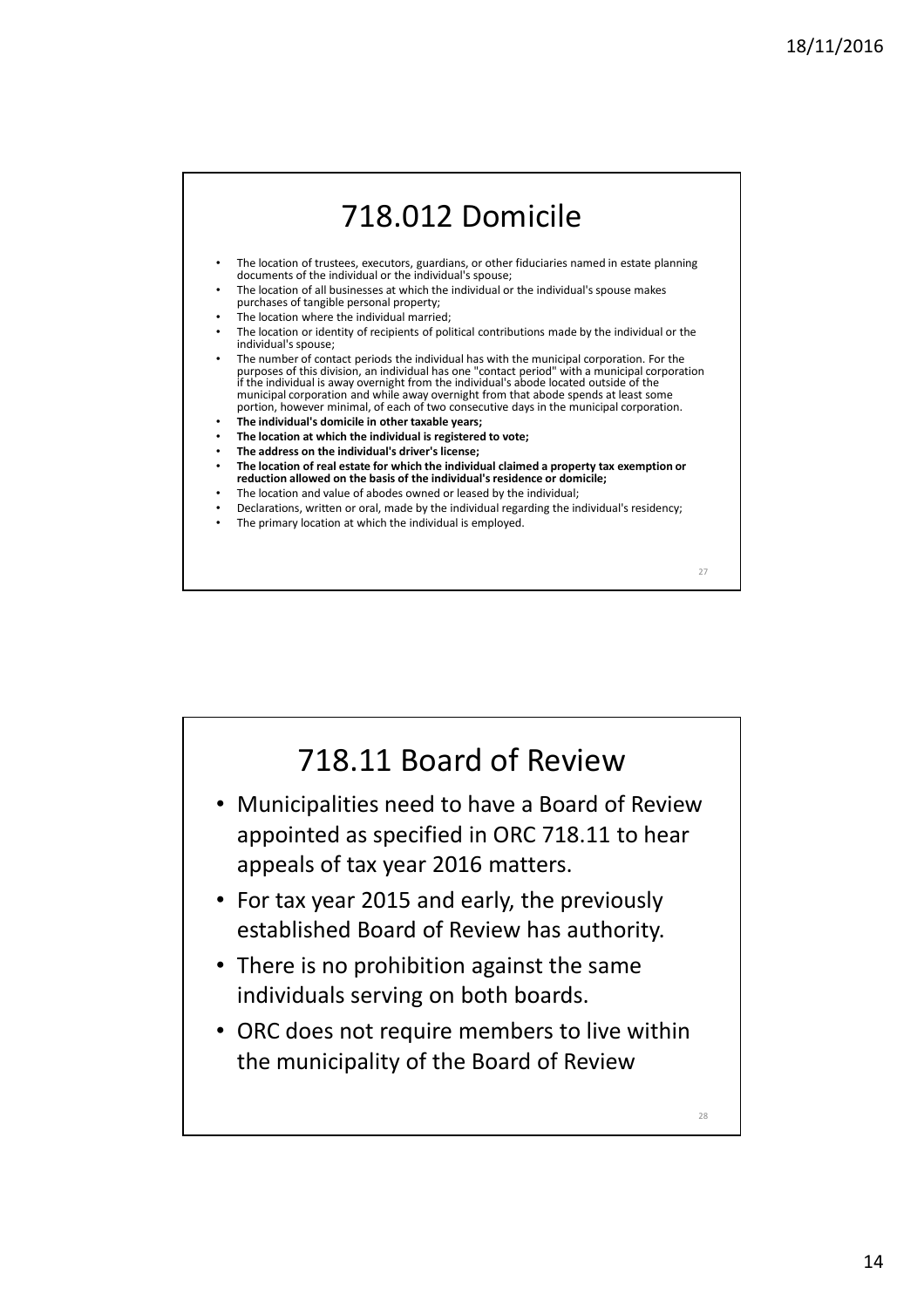# 718.11 Board of Review

- 718.27 (E) states "Nothing in this section (718.27) limits the authority of a municipal corporation to abate or partially abate penalties or interest imposed under this section when the tax administrator determines, in the tax administrator's sole discretion, that such abatement is appropriate"
- The Board of Review does not have the authority to abate penalties and interest. Its purview it limited to deciding the appropriate application of the law.
- The Board of Review can hear appeal of all assessments.

718.41 AMENDED RETURNS

- (A) A taxpayer is required to file an amended return if any facts, figures, computations, or attachments required in the annual return must be altered as a result of an adjustment to the taxpayer's federal income tax return.
- If the taxpayer intends to file an amended consolidated municipal income tax return, or to amend its type of return from a separate to a consolidated return, based on the taxpayer's consolidated federal income tax return, the taxpayer shall notify the tax administrator before filing the amended return.
- In the case of an underpayment, an amended return shall be accompanied by payment of additional tax, plus applicable penalty and interest. If combined tax shown to be due is \$10 or less, no payment is required.
- (C) (1) In the case of an overpayment, request for refund may be filed "within the period prescribed by division (E) of section 718.12 (Statute of Limitations) of the Revised Code for filing the amended return even if it is filed beyond the period prescribed in that division if it otherwise conforms to the requirements of that division."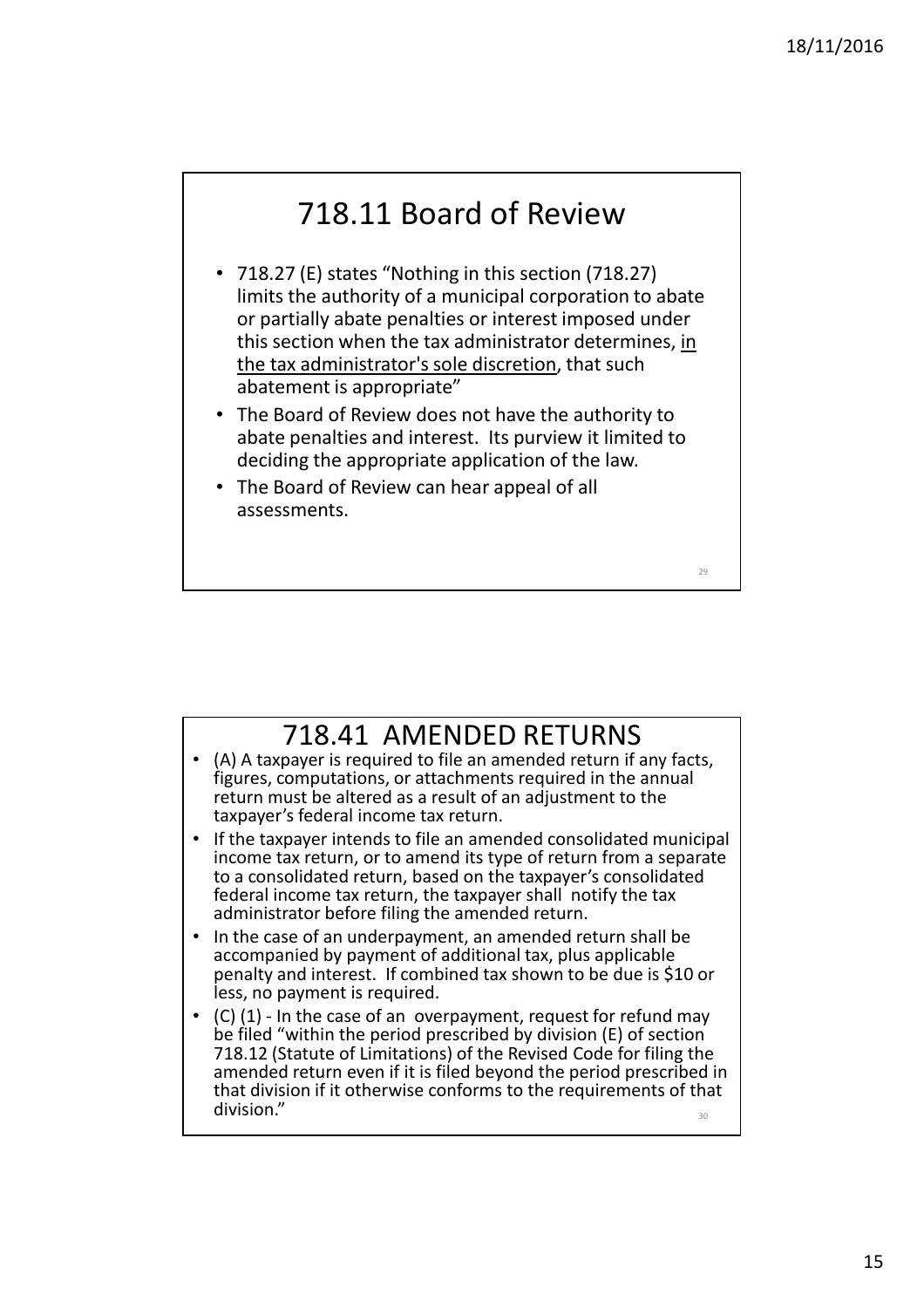## 718.41 AMENDED RETURNS

- $\cdot$  (E) of 718.12 states "Within sixty days after the final determination of any federal or state tax liability affecting the taxpayer's municipal tax liability, that taxpayer shall make and file an amended municipal return showing income subject to the municipal income tax based upon such final determination of federal or state tax liability, and pay any additional municipal income tax shown due thereon or make a claim for refund of any overpayment, unless the tax or overpayment is less than ten dollars."
- $(1)$  (1) through  $(C)$  (1)- Basically, the amended return shall not reopen those facts, figures, computations, or attachments from a previously filed return that are not affected, either directly or indirectly, by the adjustment to the taxpayer's federal or state income tax return unless the return is still under statute.